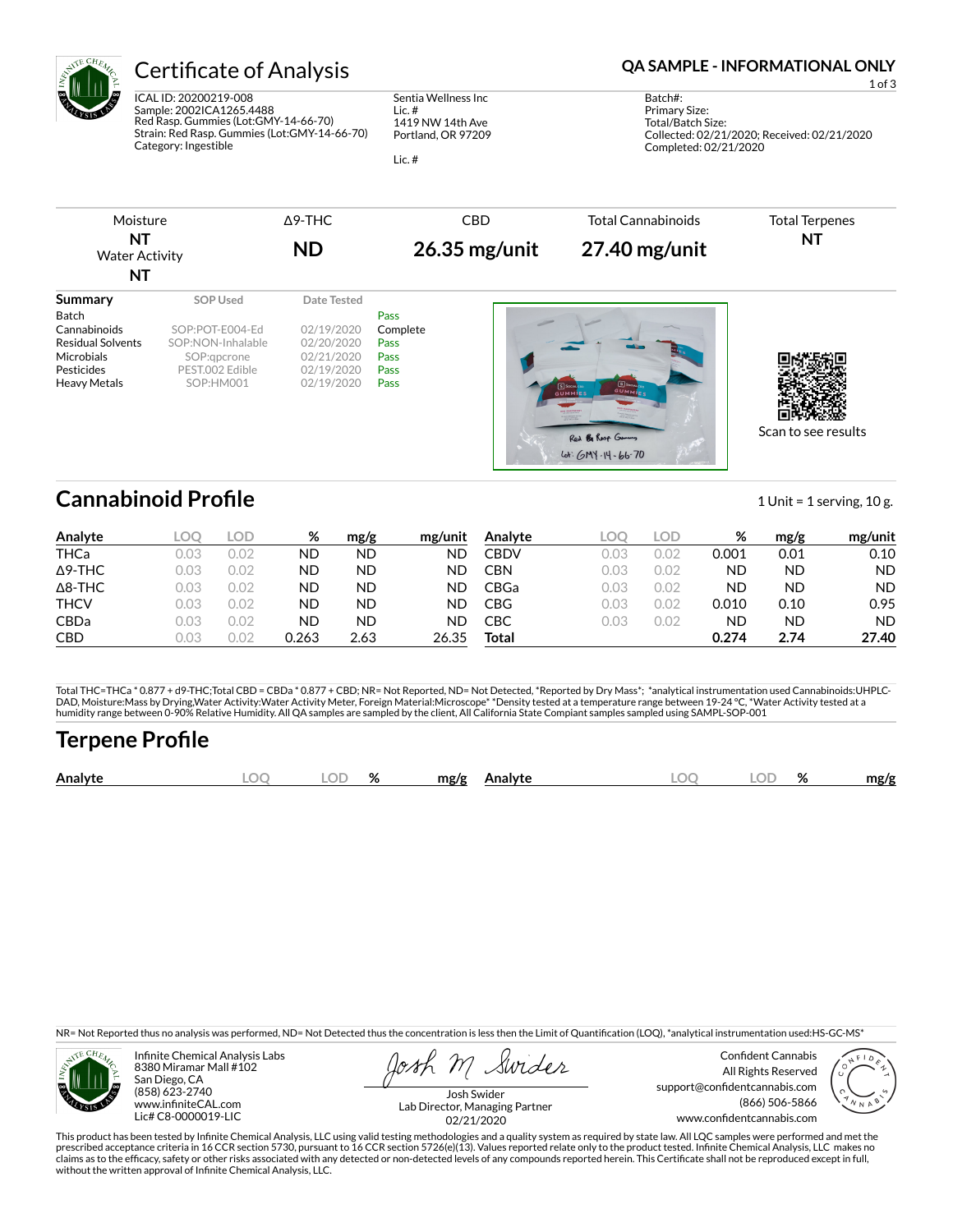

ICAL ID: 20200219-008 Sample: 2002ICA1265.4488 Red Rasp. Gummies (Lot:GMY-14-66-70) Strain: Red Rasp. Gummies (Lot:GMY-14-66-70) Category: Ingestible

Sentia Wellness Inc Lic. # 1419 NW 14th Ave Portland, OR 97209

Lic. #

2 of 3

Batch#: Primary Size: Total/Batch Size: Collected: 02/21/2020; Received: 02/21/2020 Completed: 02/21/2020

### **Residual Solvent Analysis**

| Category 1          |           |                     | LOO LOD I | Limit     | Status | Category 2    |           |      | LOO LOD | Limit     | Status | Category 2  |      | LOO.      | LOD.   | Limit -   | Status |
|---------------------|-----------|---------------------|-----------|-----------|--------|---------------|-----------|------|---------|-----------|--------|-------------|------|-----------|--------|-----------|--------|
|                     |           | $\mu$ g/g $\mu$ g/g | $\mu$ g/g | $\mu$ g/g |        |               | $\mu$ g/g | ug/g | ug/g    | $\mu$ g/g |        |             | µg/g | $\mu$ g/g | µg/g   | $\mu$ g/g |        |
| 1.2-Dichloro-Ethane | <b>ND</b> |                     |           |           | Pass   | Acetone       | ND        | 300  | 200     | 5000      | Pass   | n-Hexane    | ND   | 35        | $20 -$ | 290       | Pass   |
| Benzene             | <b>ND</b> |                     |           |           | Pass   | Acetonitrile  | ND        | 150  | 100     | 410       | Pass   | Isopropanol | ND   | 300       | 200    | 5000      | Pass   |
| Chloroform          | <b>ND</b> |                     |           |           | Pass   | Butane        | <b>ND</b> | 300  | 200     | 5000      | Pass   | Methanol    | ND   | 300       | 200    | 3000      | Pass   |
| Ethylene Oxide      | <b>ND</b> |                     |           |           | Pass   | Ethanol       | <b>ND</b> | 300  | 200     | 5000      | Pass   | Pentane     | ND   | 300       | 200    | 5000      | Pass   |
| Methylene-Chloride  | <b>ND</b> |                     |           |           | Pass   | Ethyl-Acetate | ND        | 300  | 200     | 5000      | Pass   | Propane     | ND   | 300       | 200    | 5000      | Pass   |
| Trichloroethene     | <b>ND</b> |                     | U.5       |           | Pass   | Ethvl-Ether   | ND        | 300  | 200     | 5000      | Pass   | Toluene     | ND   | 150       | 100    | 890       | Pass   |
|                     |           |                     |           |           |        | Heptane       | ND        | 300  | 200     | 5000      | Pass   | Xylenes     | ND   | 150       | 100    | 2170      | Pass   |

NR= Not Reported thus no analysis was performed, ND= Not Detected thus the concentration is less then the Limit of Quantification (LOQ),\*analytical instrumentation used=HS-GC-MS\*

### **Heavy Metal Screening**

|         |           | COC       | <b>LOD</b> | Limit | <b>Status</b> |
|---------|-----------|-----------|------------|-------|---------------|
|         | µg/g      | $\mu$ g/g | $\mu$ g/g  | µg/g  |               |
| Arsenic | <b>ND</b> | 0.048     | 0.016      | L.5   | Pass          |
| Cadmium | <b>ND</b> | 0.012     | 0.004      | U.5   | Pass          |
| Lead    | <b>ND</b> | 0.011     | 0.004      | J.5   | Pass          |
| Mercury | <b>ND</b> | 0.033     | 0.011      |       | Pass          |

NR= Not Reported thus no analysis was performed, ND= Not Detected thus the concentration is less then the Limit of Quantification (LOQ), \*analytical instrumentation used:ICP-MS\*

### **Microbiological Screening**

|                               | <b>Result</b> | <b>Status</b> |
|-------------------------------|---------------|---------------|
| Aspergillus flavus            | <b>NR</b>     | <b>NT</b>     |
| Aspergillus fumigatus         | NR            | <b>NT</b>     |
| Aspergillus niger             | NR            | <b>NT</b>     |
| Aspergillus terreus           | NR            | <b>NT</b>     |
| shiga toxin-producing E. coli | Not Detected  | Pass          |
| Salmonella SPP                | Not Detected  | Pass          |

ND=Not Detected; \*analytical instrumentation used:qPCR\*

Infinite Chemical Analysis Labs 8380 Miramar Mall #102 San Diego, CA (858) 623-2740 www.infiniteCAL.com Lic# C8-0000019-LIC

Josh M Swider

Confident Cannabis All Rights Reserved support@confidentcannabis.com (866) 506-5866 www.confidentcannabis.com



Josh Swider Lab Director, Managing Partner 02/21/2020

This product has been tested by Infinite Chemical Analysis, LLC using valid testing methodologies and a quality system as required by state law. All LQC samples were performed and met the prescribed acceptance criteria in 16 CCR section 5730, pursuant to 16 CCR section 5726(e)(13). Values reported relate only to the product tested. Infinite Chemical Analysis, LLC makes no<br>claims as to the efficacy, safety o without the written approval of Infinite Chemical Analysis, LLC.